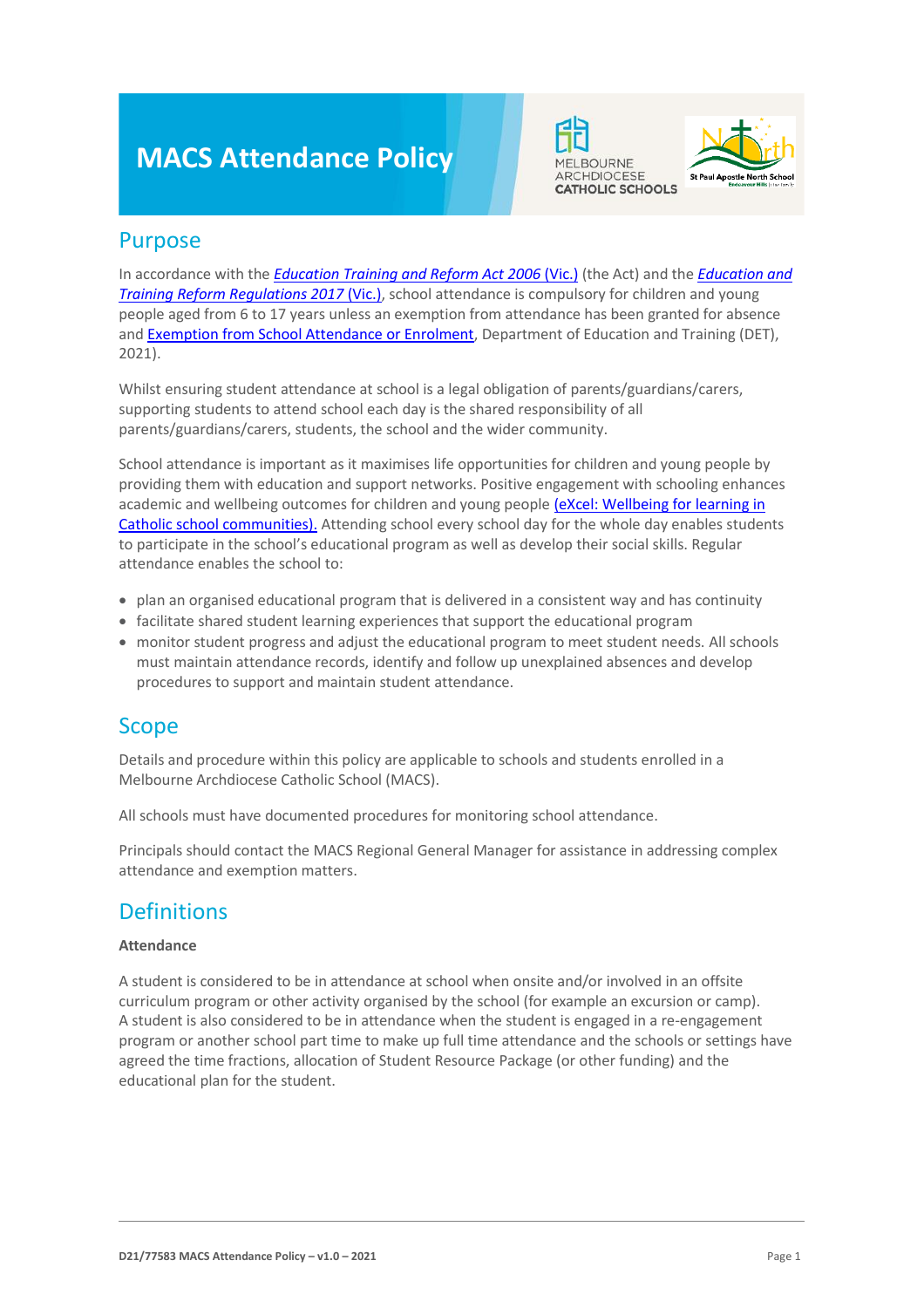#### **Parent/guardian/carer**

Includes a guardian/carer and every person who has parental responsibility for the child including parental responsibility under the *Family Law Act 1975 (Cwlth)* and any person with whom a child normally or regularly resides.

#### **Unexplained or unapproved absences**

A principal can approve or not approve any absence, based on the requirements of the *Education and Training Reform Act 2006 (Vic)*, an individual school policy or on a case-by-case basis.

The Act provides some examples of what a reasonable excuse is for the purposes of explaining a school absence and includes, amongst other considerations:

- Illnesses and accidents
- Unforeseen and unexplained circumstances
- If the absence was a result of complying with another law
- The child is receiving distance education through a registered school
- The child is undertaking approved education, training and/or employment
- The child has been suspended or negotiated transfer/expelled
- The child is attending or observing a religious event or obligation.

#### **Unexplained Absence**

A principal will record an absence as unexplained if no explanation about the absence is given to the school by the parent/guardian/carer of the student.

If the parent/guardian/carer does contact the school to provide an explanation on the day of the student absence, the school must attempt to contact the parent or legal guardian either by phone or in writing and seek a clarification for the absence.

If no contact can be made with the parent/guardian/carer of the child within 10 days, the absence will be recorded as an unexplained absence and a noted will be made in the child's file. A parent/guardian/carer can contact the principal at any time after the recorded absence to provide an explanation.

#### **Unapproved Absence**

In general, a principal may record an absence as unapproved when no reasonable explanation has been given for the student's absence. If a reason is given for a student absence is not approved by the principal than the school will notify the parent/guardian/carer in writing.

#### **Exemption**

The *Education and Training Reform Act 2006 (Vic)* allows exemptions from school attendance and enrolment to be granted in certain circumstances, where the student:

- is a child who turns 6 (compulsory school age) while attending kindergarten
- will be participating in approved education or training, or employment, or both, on a full time basis
- is employed or seeking employment during school hours in the entertainment industry.

An exemption from school attendance and enrolment may also be granted where leaving school is in the best interests of the student.

All applications for exemptions are considered on a case by case basis, with the student's best interests as the guiding principle for decision-making. In making a decision, the potential benefits or negative consequences of granting the exemption to the student's educational progress, wellbeing and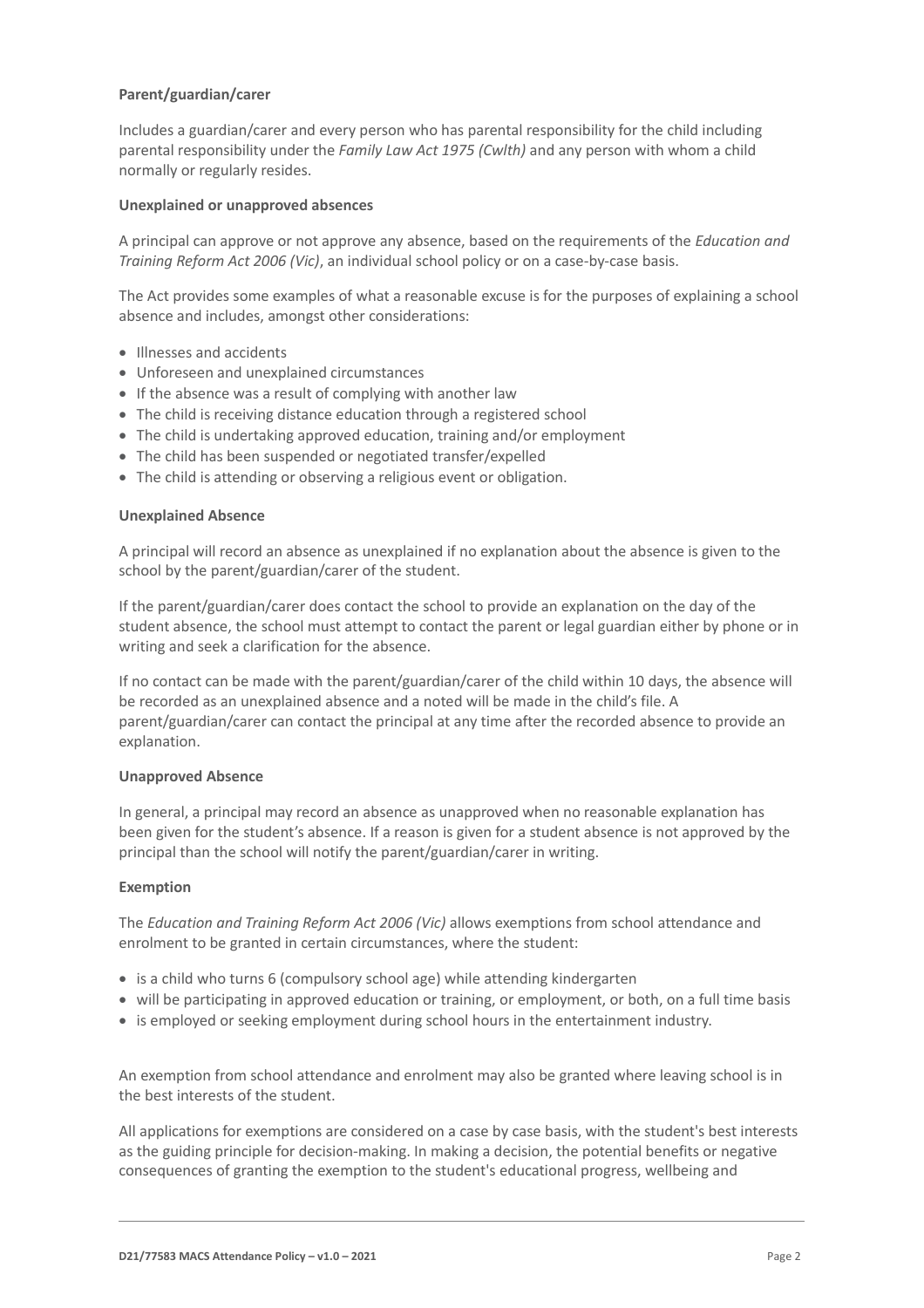development are also considered. A student must continue attending school until an exemption is granted.

Note: No exemption is required if a student is not of compulsory school age (six to 17 years of age).

Exemptions, including written approval for student attendance and enrolment to be exempt or reduced to less than full time, can only be authorised by the MACS Regional General Manager in conjunction with the school principal.

Refer to the Department of Education and Training (DET) [Exemption from school attendance and](https://www2.education.vic.gov.au/pal/exemption-school-attendance-and-enrolment/guidance/1-exemption-categories)  [enrolment](https://www2.education.vic.gov.au/pal/exemption-school-attendance-and-enrolment/guidance/1-exemption-categories) guidance for further information.

#### **School Attendance Officers**

In the context of attendance, DET School Attendance Officers are empowered through the Act to issue School Attendance Notices, School Enrolment Notices and Infringement Notices.

Refer to DE[T Infringement notices](https://www2.education.vic.gov.au/pal/attendance/guidance/10-infringement-notices) guidance for further information.

### Principles and Procedures

#### **Responsibilities for school attendance**

#### **Parent/guardian/carer**

Parents/guardians/carers must enrol a child of compulsory school age at a registered school and ensure the child attends at all times when the school is open for instruction, unless exemption from attendance has been granted. For absences where there is no exemption in place, the parent/guardian/carer must promptly provide an explanation on each occasion to the school.

#### **Students**

Students are expected to attend the school in which they are enrolled during normal school hours every day of term, unless there is an approved exemption from school attendance for the student, or the student is registered for home schooling and has partial enrolment.

#### **Principal**

The principal must ensure:

- daily attendance of each student enrolled at the school is recorded at least twice a day in primary schools and for every class in secondary schools
- any absences of a student from school, including classes, are identified
- reasons for each student's absence are provided and recorded in writing
- explanations for absences that are provided, are a reasonable excuse for the purposes of their responsibilities under the Act
- follow up any unexplained absences of a student by contacting the parent/guardian/carer of the student as soon as practicable on the same day
- parents/guardians/carers are notified promptly regarding a student's unsatisfactory school or class attendance. If, upon being notified of their child's absence or contacted to seek an explanation, a parent/guardian/carer reports that the child was not living with them on that day, the school should ensure they notify another parent/guardian/carer who was responsible for ensuring the child attended school on the relevant day/s
- if contact cannot be made with the parent, contact should be made with the emergency contact/s nominated on the student's file held by the school
- information regarding a student's unsatisfactory attendance at school or classes is recorded on their student file